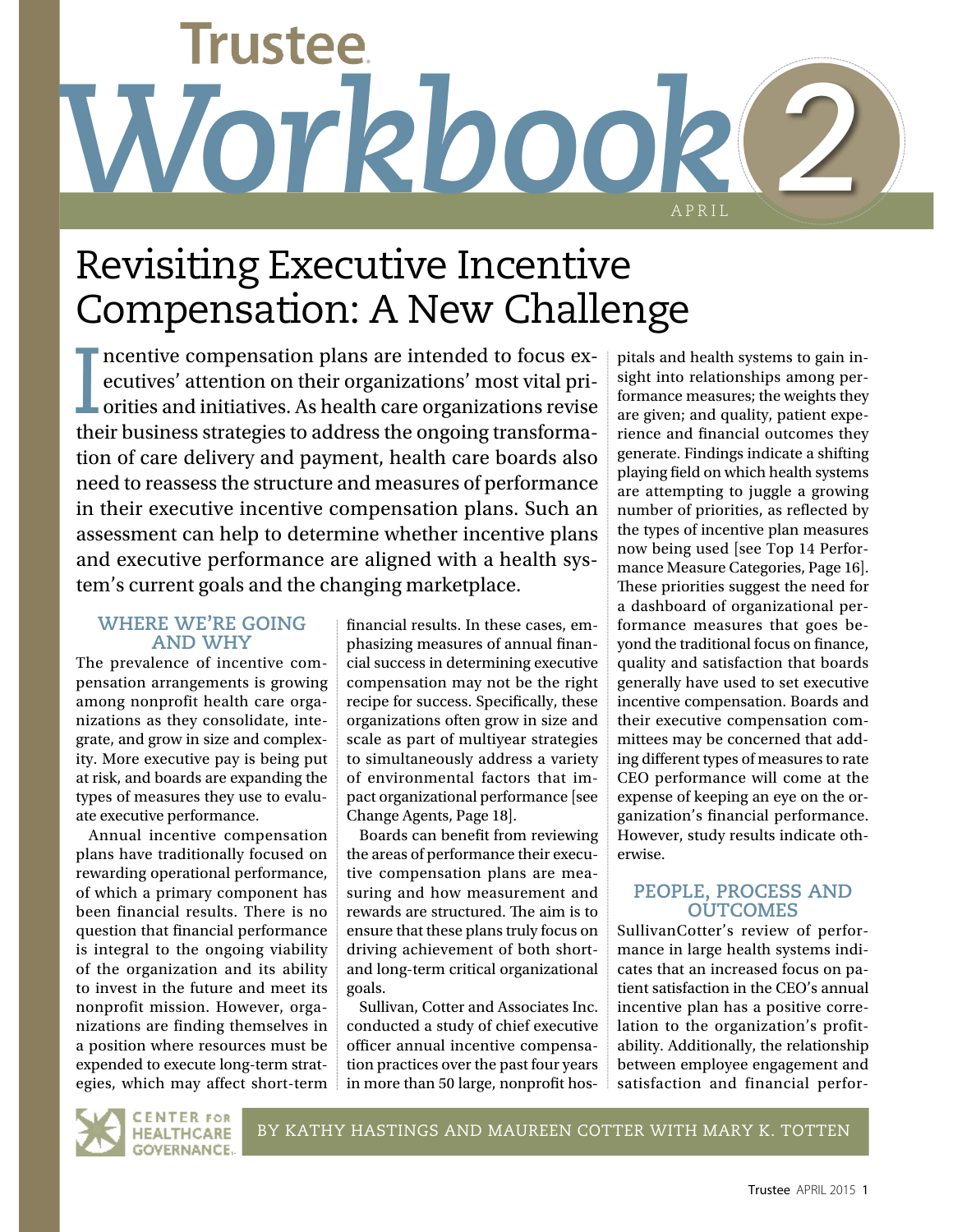mance appears to be even stronger.

Study fndings show that organizations that place more weight on performance measures related to human resources (or people measures) when determining CEO annual incentive compensation have better year-end net patient margins than those with lower weights [see CEO Incentive People Measures, right]. Organizations that focus specifcally on three or more patient satisfaction measures in the CEO's annual incentive compensation have higher patient satisfaction ratings, as well as better fnancial health. In addition, patient satisfaction and the rate of core measure adherence increase when an organization's workforce is engaged in providing a better care experience for patients.

A more rigorous focus on patient satisfaction measures in evaluating executive performance also improves an organization's ability to identify which entities or departments are having the greatest impact on patient satisfaction. This capability supports

# **Top 14 Performance Measure Categories**

A recent review of 2,300 distinct performance measures used in chief executive officer short-term incentive plans in more than 50 large nonproft health care organizations resulted in 14 overall categories of measures. They are listed in order of most frequent to least frequent use:

- **1. Finance**
- **2. Quality**
- **3. Patient satisfaction**
- **4. People (employees)**
- **5. Growth**
- **6. Efciency**
- **7. Continuum of care**
- **8. System infrastructure or integration**
- **9. Other**
- **10. Community beneft**
- **11. Philanthropy**
- **12. Discretionary**
- **13. Individual measures**
- **14. Research or teaching**

Source: Sullivan, Cotter and Associates Inc., 2014

# **CEO Incentive People Measures**

- Employee satisfaction or engagement
- Physician satisfaction or engagement
- Employee wellness initiatives
- Reward programs
- Staff retention or turnover
- Achievement of diversity goals
- Use of leadership development and succession planning

shared learning about successful practices that can help to increase patient satisfaction throughout the organization.

While all organizations must take into account their own unique strategies and markets in establishing performance measures for incentive plans, focusing on people, process and outcome performance measures is a rational response to a changing, tumultuous environment. Improving patient, employee and physician satisfaction can provide a positive counterbalance to the host of other factors, such as unpredictable revenue, costreduction challenges, merger and acquisition activity, and major changes in payment and care delivery, that also afect the performance of today's health care organizations, in sometimes irrational or unintended ways.

## **BALANCING ACT**

Nonproft organizations are focused on strategic and mission performance and, as an industry, have embraced incentive-based compensation as a tool for achieving goals. The use of long-term incentive plans is growing, especially among larger organizations, according to SullivanCotter's 2014 Manager and Executive Compensation in Hospitals and Health Systems Survey [see Growing Use of Long-Term Incentive Plans, Page 17]. Last year, 57 percent of organizations with \$3 billion or more in net revenue had long-term incentive plans in place for their executive team. And, short-term incentive plans are prevalent across organizations of all sizes.

Today's changing health care market is expanding the scope of performance goals for organizations to focus on and drive the development of new strategies to achieve multiple, complex goals. While some examples are physician integration, electronic health record implementation and development of an expanded continuum of care to manage population health better, each organization will set strategies and goals that respond to its unique circumstances and markets. Board compensation committees must, therefore, understand environmental trends to set the context for the development of performance measures for their executive incentive compensation plans.

SullivanCotter's work with hospitals and health systems also indicates a stronger focus on "systemness" that involves bringing all hospitals in a care system to an equal or common standard of performance or performance improvement, which typically takes several years to achieve. The drive toward systemness is one factor contributing to an uptick in the number of organizations using long-term incentive plans in addition to annual incentive plans. These initiatives take time, money and attention on the part of executives to get all parts of the system working toward aligned goals and objectives. However, because longterm incentive plans often are addons, board compensation committees may need to rebalance or change the level and weight of incentive pay elements among annual and long-term plans. This ensures that available resources are appropriately allocated to achieve key outcomes and that executive pay is fair and reasonable.

For example, the SullivanCotter study shows that, while still prevalent, the use of fnancial, quality and patient satisfaction measures is trending down slightly to make room for an increase in the use of performance measures around growth, managing integration and operational efficiency, and enhancing organizational image or reputation — often of par-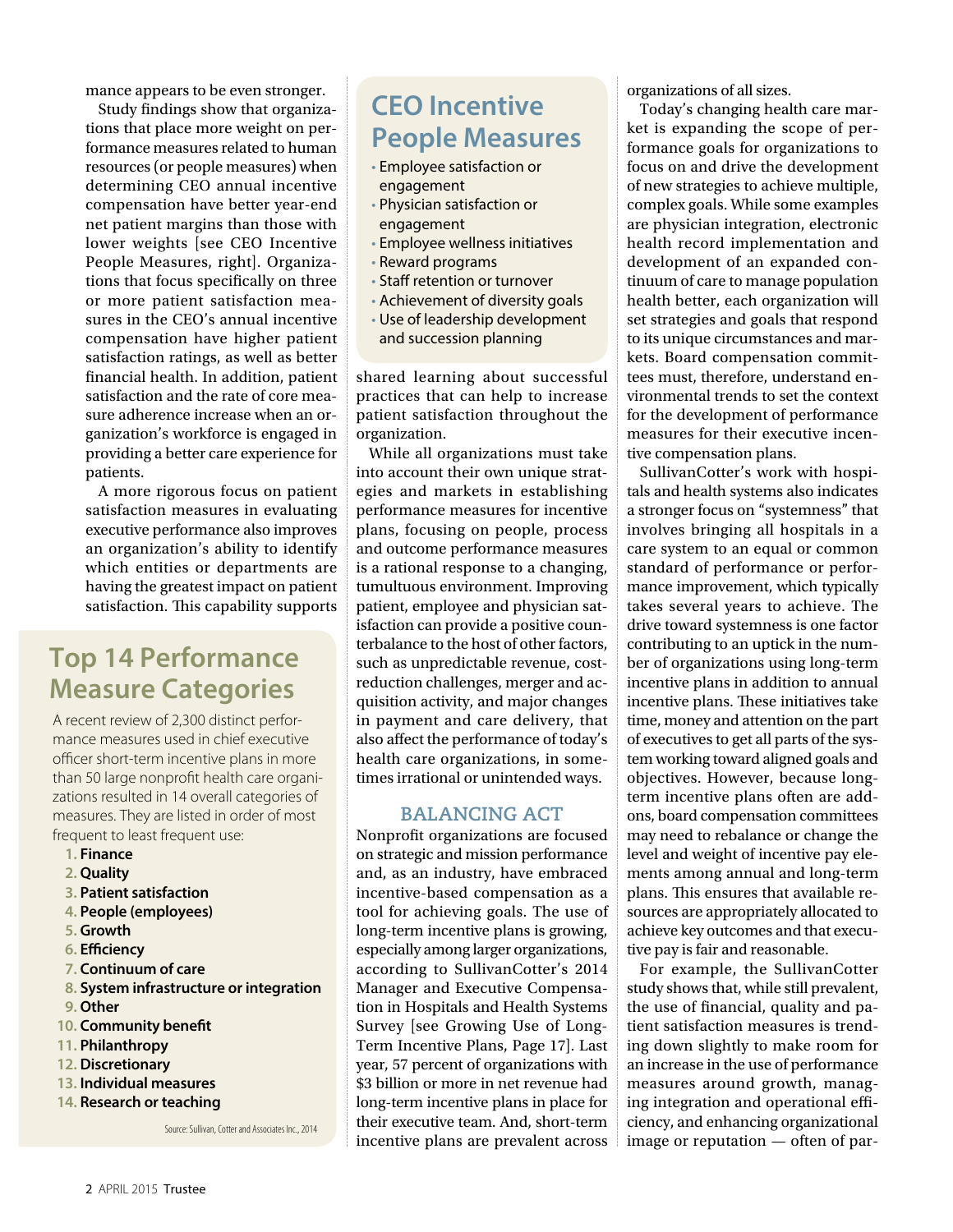## **GROWING USE OF LONG-TERM INCENTIVE PLANS**



Source: Manager and Executive Compensation in Hospitals and Health Systems Survey, Sullivan, Cotter and Associates Inc., 2009, 2014

ticular importance to academic medical centers.

Organizations that are comfortable interpreting their strategic plans and setting quantitative, measurable near- and long-term goals often can more easily set long-term goals for rewarding executive performance. However, boards and their executive compensation committees should keep in mind that the requirements for effective goal-setting within executive incentive plans remain the same: Goals must be clear, quantifable and have the ability to be benchmarked. Long-term incentive plans often are three-year programs, but can vary between two and five years, depending on an organization's time horizon for goal achievement. These plans can be end-to-end or overlapping, depending on each organization's planning cycles, and need to reset strategic performance goals.

In our experience and review of large health system executive compensation practices, we have found that organizations that concentrate on a broad but focused spectrum of measures in areas that signifcantly afect their performance tend to work better collectively to obtain desired results. While commonly used performance measures relate to patient and employee satisfaction, finance, quality and safety, and growth or integration, the specificity of performance

goals and determining what level of improvement is appropriate to expect over what time period is critical. Establishing efective executive incentive compensation plans often depends on having board members and executives consider historical performance, improvement data, peer comparisons, and internal and external benchmarks, as well as applying their own solid business judgment.

### **WHAT ABOUT DASHBOARDS?**

While using a scorecard or dashboard of organizational performance measures to set annual and longer-term executive incentive goals is useful, boards should be flexible in determining what measures refect changing market conditions and organizational priorities as well as the weight assigned to them. Executives' performance measures and goals should be individually designed, and boards need to factor in the impact of environmental change and market trends on performance. For example, in the midst of mergers and acquisitions or accountable care organization development, the executive's attention likely will be drawn in unanticipated directions that may require course corrections. Boards should take unanticipated factors into account when assessing their executives' performance and capacity to achieve strategic and incentive plan goals.

Board executive compensation committees must understand their organizations' short- and longterm goals, as well as changes in the broader health care landscape to establish and prioritize incentive performance measures. They also must analyze the design of pay programs and periodically re-evaluate them to ensure that they are placing the right emphasis on pay-for-performance measures. Performance should be evaluated at the end of the performance cycle to learn from the experience and establish goals for the upcoming cycle. Peer performance also should be considered in establishing benchmarks, where available or appropriate, for comparison purposes.

A fundamental shift is underway to reward value over volume and improve the health of entire populations of patients, which intersects with goals to enhance community benefit and improve community health. Today, achieving these goals goes beyond managing care delivery within health care organizations to infuencing care in the home after a hospital visit or in nursing homes or other post-acute settings, which also afects the organization's bottom line.

Value-based care requires efficient delivery of high-quality care when needed, supported by earlier intervention through the use of prevention and